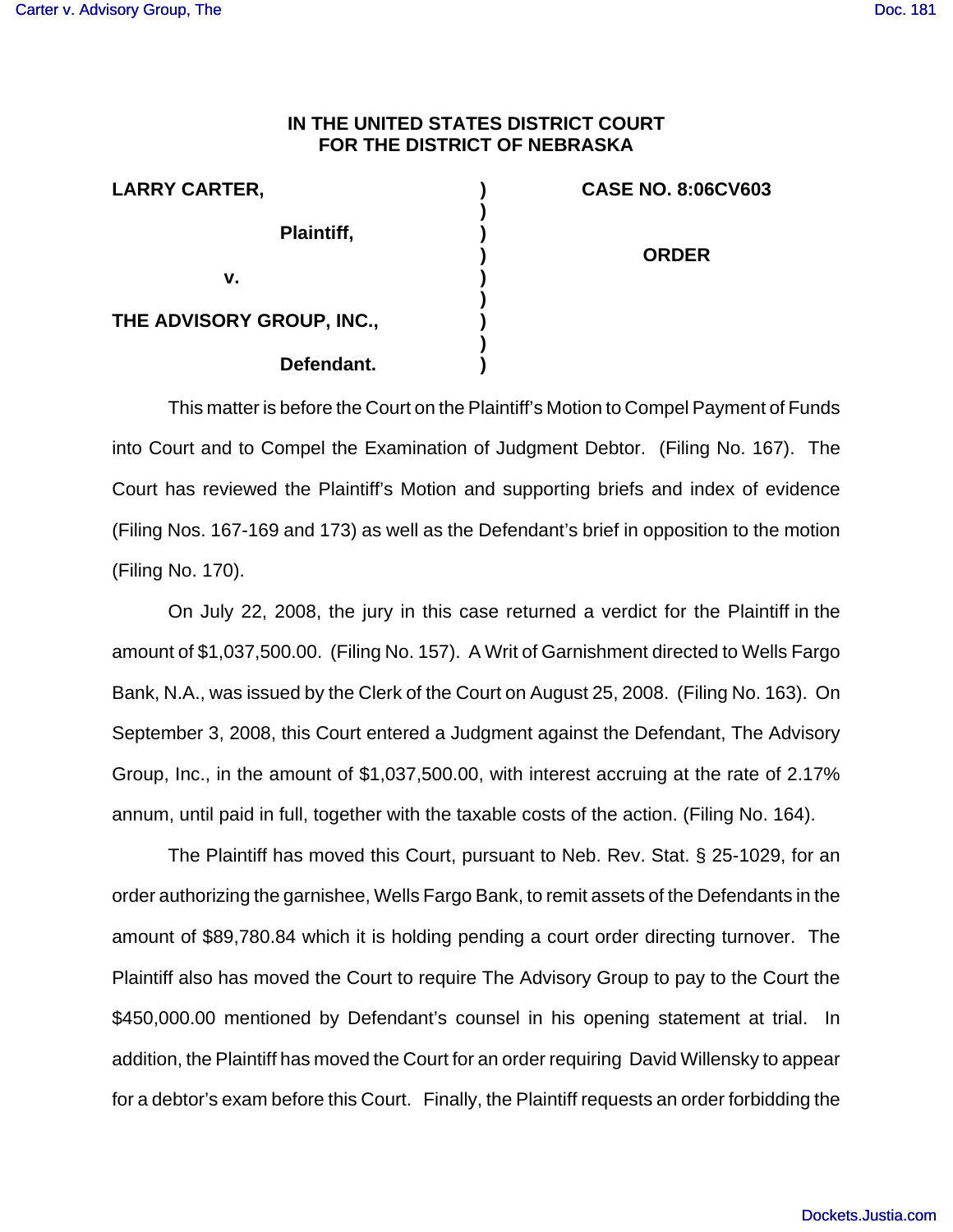Defendant from transferring or interfering with any of its property not exempt from execution.

As the Defendant correctly points out in its brief, the Plaintiff sought a Writ of Garnishment prior to the entry of a Judgment by the Court. However, no timeliness objection was made by either the Defendant or the Garnishee, Wells Fargo Bank, N.A. The Defendant has not been prejudiced and I will order that the \$89,780.84 held by Wells Fargo Bank, N.A., be deposited with the Clerk of the Court and applied in partial satisfaction of the judgment entered against The Advisory Group.

In his reply brief in support of his Motion to Compel Payment of Funds into Court and to Compel the Examination of Judgment Debtor (Filing No. 173), the Plaintiff has requested that the Court allow for the presentation of a brief oral argument on his Motion (Filing No. 167). The Defendant has not filed any opposition to the request for oral argument. The Court will allow brief oral argument by counsel for the parties to address the issue of compelling payment of the \$450,000.00 that Plaintiff alleges is being held in escrow; the issue of requiring David Willensky to appear before this Court for the purposes of a debtor's examination pursuant to Neb. Rev. Stat. § 25-1565; and the related issue of identifying the appropriate individual(s) to be deposed with respect to identifying the location of the Defendant's assets.

Plaintiff filed a Praecipe for Writ of Execution (Filing No. 166) with a draft Writ of Execution attached (Filing No. 166-2) on September 11, 2008. It has come to the Court's attention that the proposed Writ of Execution has not been issued by the Clerk of the Court, because it was prepared for the signature of a judicial officer. The Court will provisionally strike Filing No. 166 and allow the Plaintiff to re-file his Praecipe with a revised Writ of Execution attached.

2